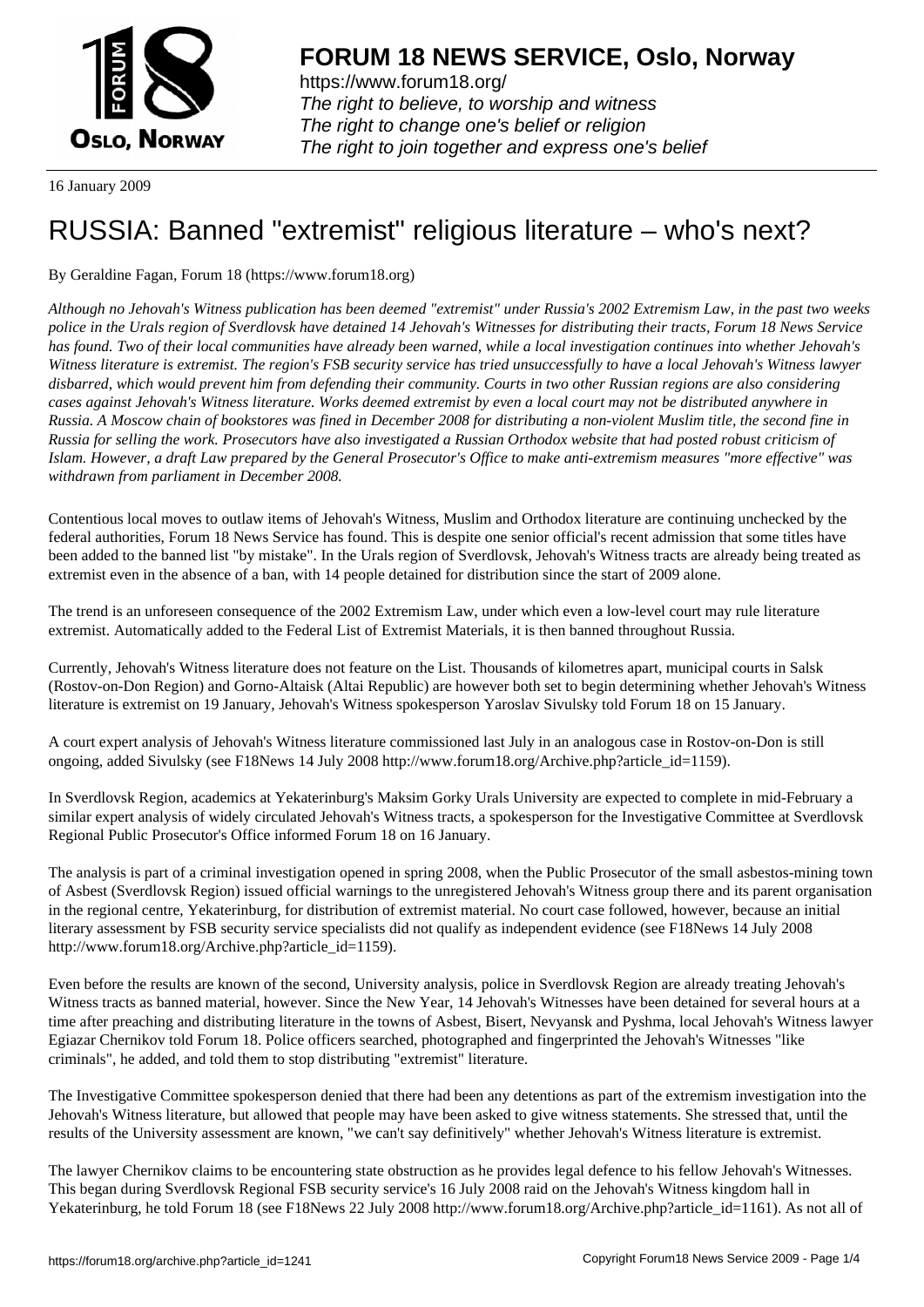FSB responded by forcing him to leave the premises. They also vowed to initiate a criminal case against the lawyer and warned that he "wouldn't be able to walk to court" to appeal their actions, he told Forum 18.

Sverdlovsk Regional FSB representatives have refused to discuss the raid with Forum 18 (see F18News 22 July 2008 http://www.forum18.org/Archive.php?article\_id=1161).

In a 16 September letter to Sverdlovsk Regional Justice Department, viewed by Forum 18, Sverdlovsk Regional FSB chief Boris Kozinenko duly complains that his officers met "serious obstruction" from Chernikov during their search and requests that disciplinary measures be taken against him.

The Council of Sverdlovsk Regional Lawyers' Chamber subsequently met in closed session to determine whether action should be taken against Chernikov in response to Kozinenko's complaint to the Justice Department. In its 19 December conclusion, viewed by Forum 18, the Council found that Chernikov had not committed any legal or ethical violation, however, and should not be disciplined. Expulsion from the Chamber would have meant being barred from practising as a lawyer in Sverdlovsk Region, Chernikov told Forum 18.

Meanwhile, the Russian-language "Orthodoxy and Islam" website was the focus of another recent extremism investigation by local officials in Moscow, its founder and editor Yuri Maksimov confirmed to Forum 18 on 15 January. The site is a compilation of materials by various authors offering a frequently robust critique of Islam from an Orthodox Christian standpoint. An interrogation of the site's assistant editor suggested that Moscow's Tverskoi District Public Prosecutor's Office was particularly concerned by "The Sham Piety of Mohammed", an article by Fr Aleksandr Miropolsky, Maksimov wrote in a 10 November entry on his personal weblog. The Russian Orthodox Church recently canonised Fr Miropolsky (1847-1918) as a saint martyred under the Bolshevik regime.

Maksimov responded by defending his site. "I believe there is nothing extremist or inciting of religious hatred in the fact that a Christian considers Christian teaching to be true and is therefore obliged to recognise all opposing teachings, including Muslim ones, as untrue," he wrote on his weblog. This corresponds to guarantees of freedom of expression and religion or belief in Russia's 1993 Constitution, he pointed out. Maksimov also stressed that he regards Muslims as "brothers and sisters in Adam" and harbours no ill-feelings towards them. "But I consider Islam a delusion."

The state has taken no further action against the site – currently under reconstruction – and it has not been blocked, Maksimov told Forum 18. A Tverskoi District Public Prosecutor's Office investigator told him on 21 November that there are no grounds for prosecution, he said.

A 17 December RIA Novosti news agency report that "Orthodoxy and Islam" had been blocked in Samara Region "on the basis of a court decision and in accordance with the law" turned out to be mistaken, added Maksimov.

This was confirmed to Forum 18 on 15 January by a spokesperson at Samara Regional Public Prosecutor's Office. She explained that in order to block the website in Samara Region, an expert analysis confirming it to be extremist would be required as part of a criminal investigation launched in Moscow, where the site is hosted, "but there isn't one".

The Federal List of Extremist Materials is compiled by the Justice Ministry and periodically updated. As of 23 December 2008, it featured 301 items. While titles on the List typically suggest extreme nationalist or antisemitic content, the majority of theological entries are Islamic.

Shown the titles of 16 Islamic publications on the List last summer, leading Moscow-based Islam specialist Aleksei Malashenko exclaimed to Forum 18: "It is stupidity to prohibit all these books. If you prohibit the life of Sheikh Muhammad ibn Abd al-Wahhab, then you must prohibit all of Lenin's books and articles, immediately!" Asked if any of the titles supports terrorism, Malashenko replied: "If you say this, then every book, including the Bible, may be called pro-terrorist. The problem is not the books, but one of commentary - how they are used" (see F18News 17 July 2008 http://www.forum18.org/Archive.php?article\_id=1160).

A particularly contentious entry on the List is "The Personality of a Muslim" by Arab theologian Muhammad ali Al-Hashimi. A manual of Koran-based advice for living, its sole emphasis is on kindness and generosity, including towards non-Muslims (see F18News 1 February 2008 http://www.forum18.org/Archive.php?article\_id=1080). Ruled extremist by Buguruslan City Court (Orenburg Region) in August 2007, the work's addition to the List was announced the following December (see F18News 17 July 2008 http://www.forum18.org/Archive.php?article\_id=1160).

In the latest prosecution for distribution of this work, a central Moscow administrative court fined the Novy Knizhny chain of bookstores 50,000 roubles (10,809 Norwegian Kroner, 1,160 Euros or 1,535 US Dollars) for breaching Article 20.29 of the Administrative Violations Code (production and distribution of extremist materials), the city's Public Prosecutor's Office website announced on 26 December. While still listing the work, Novy Knizhny's website states that details of stockists are being updated.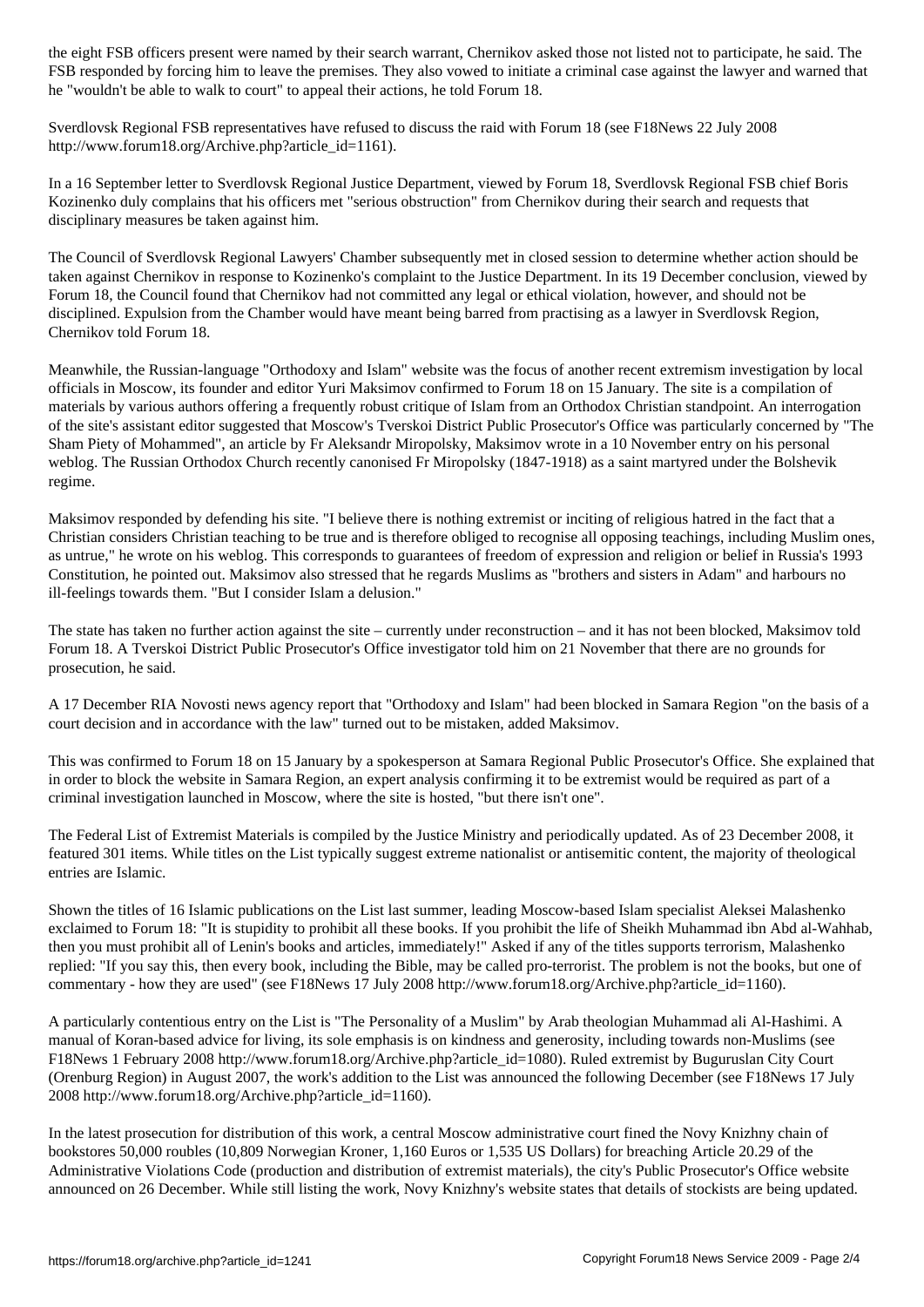http://www.forum18.org/Archive.php?article\_id=1209).

In May 2008 a criminal case was opened under Article 282, Part 1 of the Criminal Code (incitement to religious hatred) against Aslambek Ezhayev, whose Moscow-based Ummah publishing house has published "The Personality of a Muslim". Ezhayev's offices at Moscow Islamic University were subject to a six-hour police search on 8 October 2008 (see F18News 24 October 2008 http://www.forum18.org/Archive.php?article\_id=1209).

There has been no further move to prosecute Ezhayev since the search, he told Forum 18 on 14 January.

So far, the federal authorities have not challenged compilation of the Federal List of Extremist Materials despite Muslim complaints. On 13 November 2008, the chair of Russia's Council of Muftis, Ravil Gainutdin, again called for the entry of Islamic literature onto the List to be discussed "at a more serious level", Interfax news agency reported. Addressing a Moscow conference on Islamic education, he accused some local courts of "poorly understanding religious and theological issues" and so continuing to ban Islamic publications, even those recommended by his own Council – such as "The Personality of a Muslim".

At the same conference, Aleksei Grishin, a senior Presidential Administration official, admitted that "books by very famous authors unfortunately seem to have got on [the Federal List] by mistake". Promising to take corrective measures, he warned that it would prove very difficult to remove the works from the List, however, "as it is extremely complicated to overturn a court decision already in force".

Mikhail Odintsov, in charge of religious issues at the office of Russia's Human Rights Ombudsperson, is not aware of any steps being taken at the federal level to rectify the situation. On raising the issue with the General Public Prosecutor's Office in response to individual complaints, his office was told that there is no reason to question the List, he remarked to Forum 18 on 15 January. This is the only pressure he is authorised to apply, Odintsov pointed out.

Challenges to the List have so far proved difficult, as the deadline for court appeals is typically past by the time entries are made public. Aslambek Ezhayev's lawyer was also reportedly told by a Buguruslan City Court representative that only an interested party – the author or publisher - could challenge its ruling. In the case of "The Personality of a Muslim", however, the author is dead and the publisher defunct.

Andrei Sebentsov, vice-chair of the government's Commission for Issues Concerning Religious Associations, has suggested to Forum 18 that a draft law due for consideration in early 2009 might offer one solution. As it would allow social and non-commercial organisations to make court appeals on behalf of an undetermined group of individuals, he said, "a social organisation promoting Islamic heritage, say, could challenge a ban on an Islamic book" (see F18News 24 October 2008 http://www.forum18.org/Archive.php?article\_id=1209).

Meanwhile, moves to introduce further anti-extremism measures continue. On 3 December 2008 five parliamentary deputies formally proposed a draft Law authored by the General Public Prosecutor's Office which would amend various laws, including the 1997 Religion Law and the 2002 Extremism Law, in order to "make activity aimed at combating extremism more effective".

Some of its provisions – including informing the state of any changes made to teaching programmes in religious educational institutions and submitting notarised translations of all non-Russian texts used in them – were sharply criticised by Russian Orthodox Bishop Amvrosi (Yermakov) of Bronnitsy at a 30 September parliamentary hearing (see F18News 24 October 2008 http://www.forum18.org/Archive.php?article\_id=1209).

Viewed by Forum 18, the draft Law does not address the issue of questionable extremism rulings by low-level courts.

On 4 December 2008 the draft Law was sent for review by the parliamentary Committee on Civil, Criminal, Arbitration and Procedural Law. Days later, however, it was withdrawn due to questions surrounding a provision on responsibility for circulating extremist materials via the Internet, the Moscow-based Sova Centre reported. The State Duma Council approved the Committee's request for the draft's withdrawal on 23 December.

Vitaly Ponomarev of the Memorial Human Rights Centre points to another illustration of the low-level state approach towards fighting extremism. His colleague, the Uzbek dissident Bakhrom Khamroyev, reported being stopped by two FSB security service representatives near Moscow's central mosque on the evening of 12 December 2008. Initially asked whether he worked as an imam, Khamroyev was then taken to a nearby police station on suspicion of holding a forged Russian passport and interrogated for an hour by a state representative identified only as Denis.

As Khamroyev related the incident to Ponomarev, Denis described Memorial as a "Jewish organisation" and warned that if he complained he might be shoved into the boot of a car but "no Jews would help". In an apparent reference to devout Muslims, Denis also commented that there were "too many men with beards" in Russia who appeared loyal but could "cause an explosion at any moment". Khamroyev was also informed that he had been detained due to checks on information about a fugitive imam from the